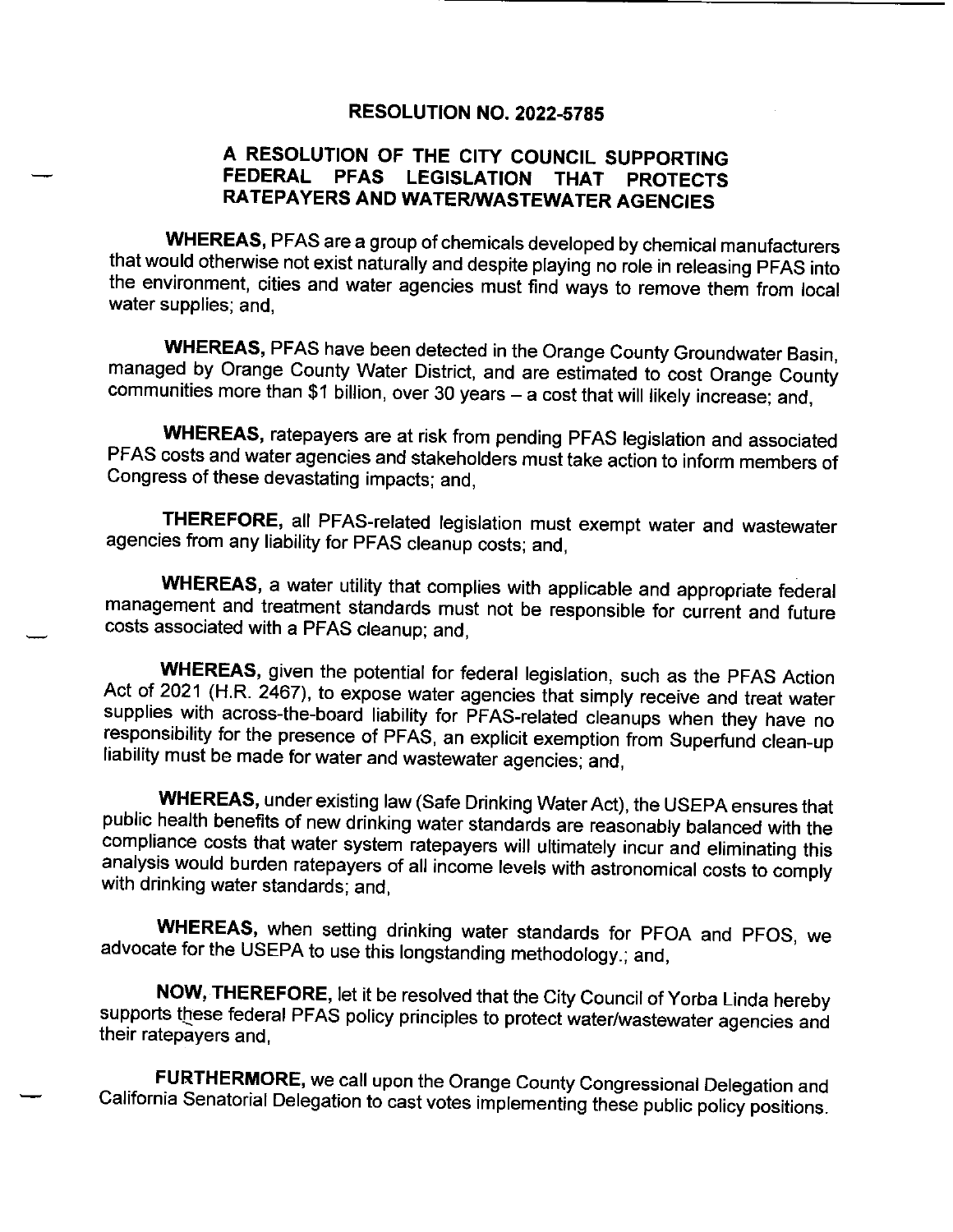**RESOLUTION NO. 2022-5785** PAGE 2

PASSED, APPROVED AND ADOPTED at a regular meeting of the City Council of the City of Yorba Linda on this 1st day of February 2022.

6 CARLOS RODRIGU' ' TAYOR

CITY OF YORBA LINDA

ATTEST:

 $ACAA$ 

MARCIA BROWN, CITY CLERK CITY OF YORBA LINDA

APPROVED AS TO FORM: RUTAN & TUCKER LLP

CITY ATTORI

STATE OF CALIFORNIA ) ss. **COUNTY OF ORANGE**  $\mathbf{r}$ 

I, MARCIA BROWN, City Clerk of the City of Yorba Linda, California, DO HEREBY CERTIFY that the foregoing Resolution was adopted at a regular meeting of the City of Yorba Linda held on the 1st day of February, 2022, and was carried by the following roll call vote:

AYES: COUNCILMEMBERS: Haney, Hernandez, Huang, Rodriguez NOES: COUNCILMEMBERS: None ABSENT: COUNCILMEMBERS: None ABSTAIN: COUNCILMEMBERS: Campbell

Wilbe

MARCIA BROWN, CITY CLERK \_ CITY OF YORBA LINDA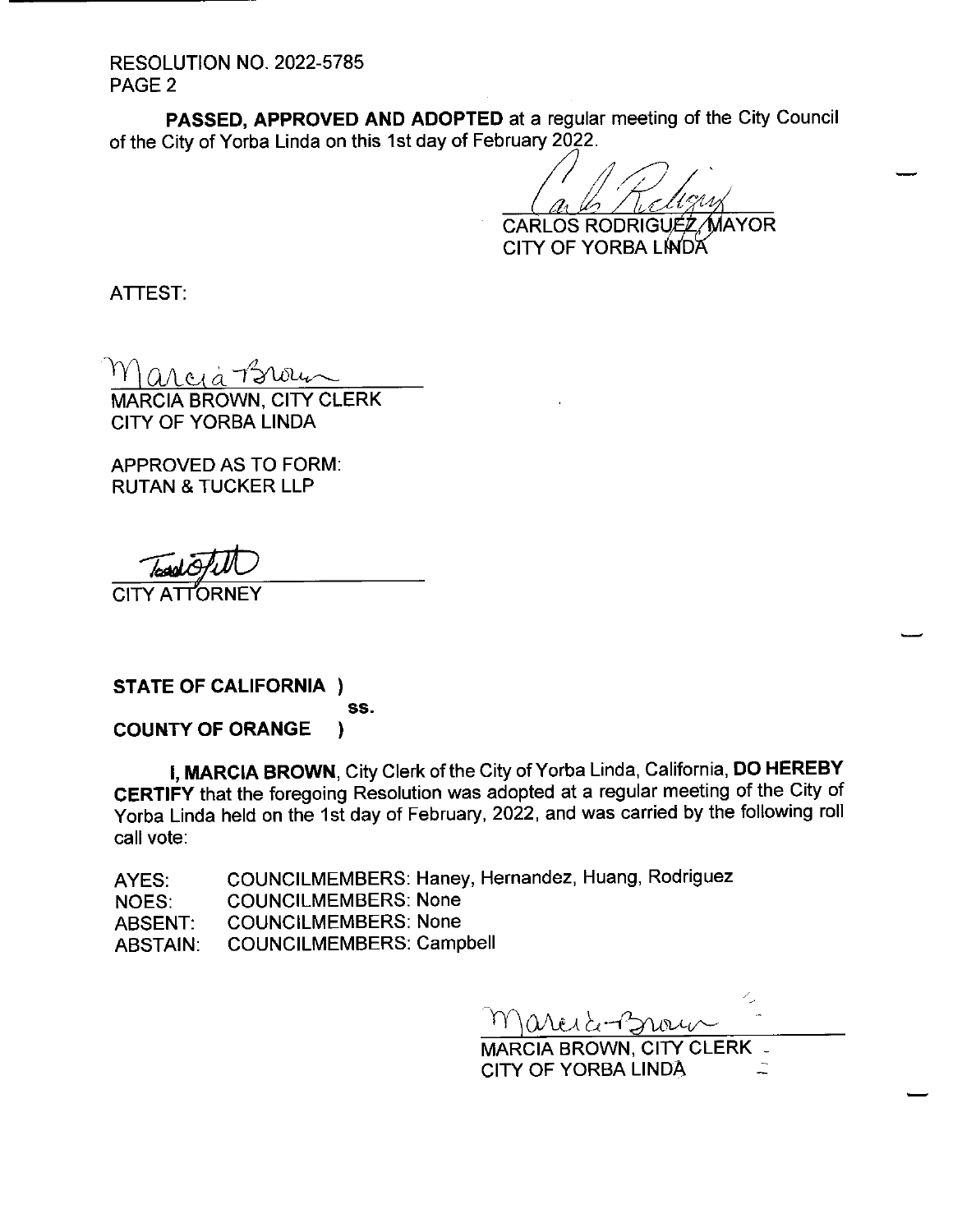

**CITY of YORBA LINDA** 

OFFICE OF THE MAYOR

February 14,2022

The Honorable Senator Dianne Feinstein United States Senate 331 Hart Senate Office Building Washington D.C. 20510

The Honorable Senator Alex Padilla United States Senate 112 Hart Senate Office Building Washington D.C. 20510

Dear Senator Feinstein and Senator Padilla:

PFAS are a group of man-made chemicals created by chemical manufacturers and despite playing no role in releasing PFAS into the environment, cities and water agencies must find ways to remove them from local water supplies, find alternative water supply, and conduct expensive monitoring. PFAS have been detected in the Orange County Groundwater Basin, managed by Orange County Water District (OCWD), and are estimated to cost Orange County communities more than \$1 billion, over 30 years-a cost that could increase. Complicating this cleanup burden, ratepayers are at additional risk from pending PFAS legislation that would effectively abandon the "polluter pays" principle and create a new separate drinking water standard setting process for PFAS chemicals.

I ask as you consider legislation to address PFAS and other contaminants of emerging concern, that you ensure such legislation provides an explicit exemption from liability for water and wastewater agencies related to PFAS cleanup costs. A water utility that complies with applicable and appropriate federal management and treatment standards must not be responsible for current and future costs associated with a PFAS cleanup. We are especially concerned that the House has approved the PFAS Action Act of 2021 (H.R. 2467). This bill creates liability for water agencies that simply receive and treat water supplies with across-the-board CERCLA liability for PFAS-related cleanups. This pending legislation provides an exemption for the nations' airports, and it is vital that you secure an exemption to also include water and wastewater agencies. Water agencies have no responsibility for the presence of PFAS and the concept of imposing CERCLA liability is bad public policy.

Also, under existing law (Safe Drinking Water Act), the USEPA ensures that public health benefits of new drinking water standards are reasonably balanced with the compliance costs. We advocate for the USEPA to use this current methodology when setting drinking water standards for PFOA and PFOS. This is <sup>a</sup> longstanding method that has been used and its elimination would burden ratepayers of all income levels with higher costs.

I call upcn California's Senators to cast votes implementing these public policy positions. If I can provide any further information or assistance, please contact me at crodriguez@yorbalindaca.gov

Sincerely,

Carlos Rodriguez Mayor, City of Yorba Linda